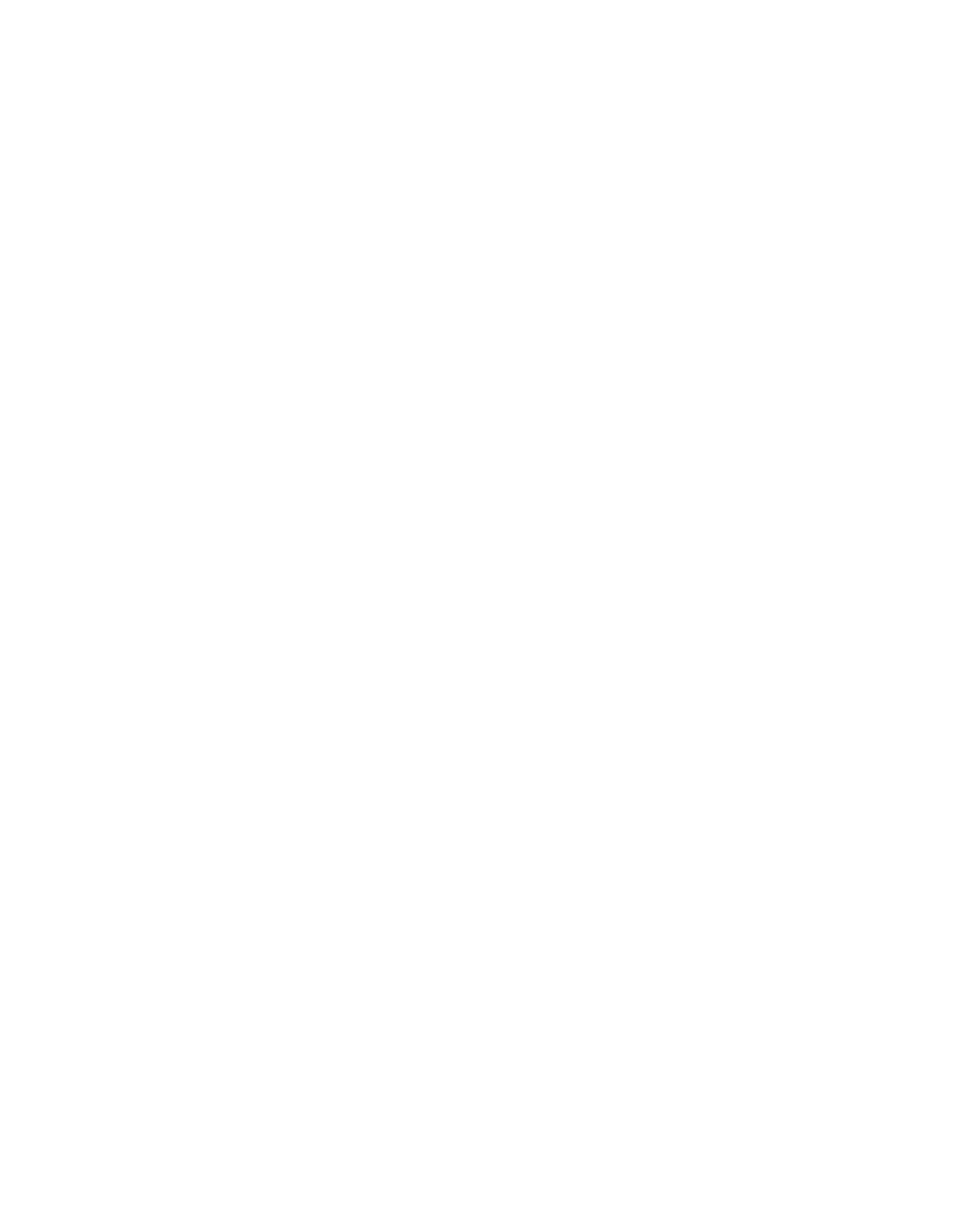## **The Louisiana Civilian Experience**

CRITIQUES OF CODIFICATION IN A MIXED JURISDICTION

**Vernon Valentine Palmer**

Thomas Pickles Professor of Law Tulane University

Carolina Academic Press Durham, North Carolina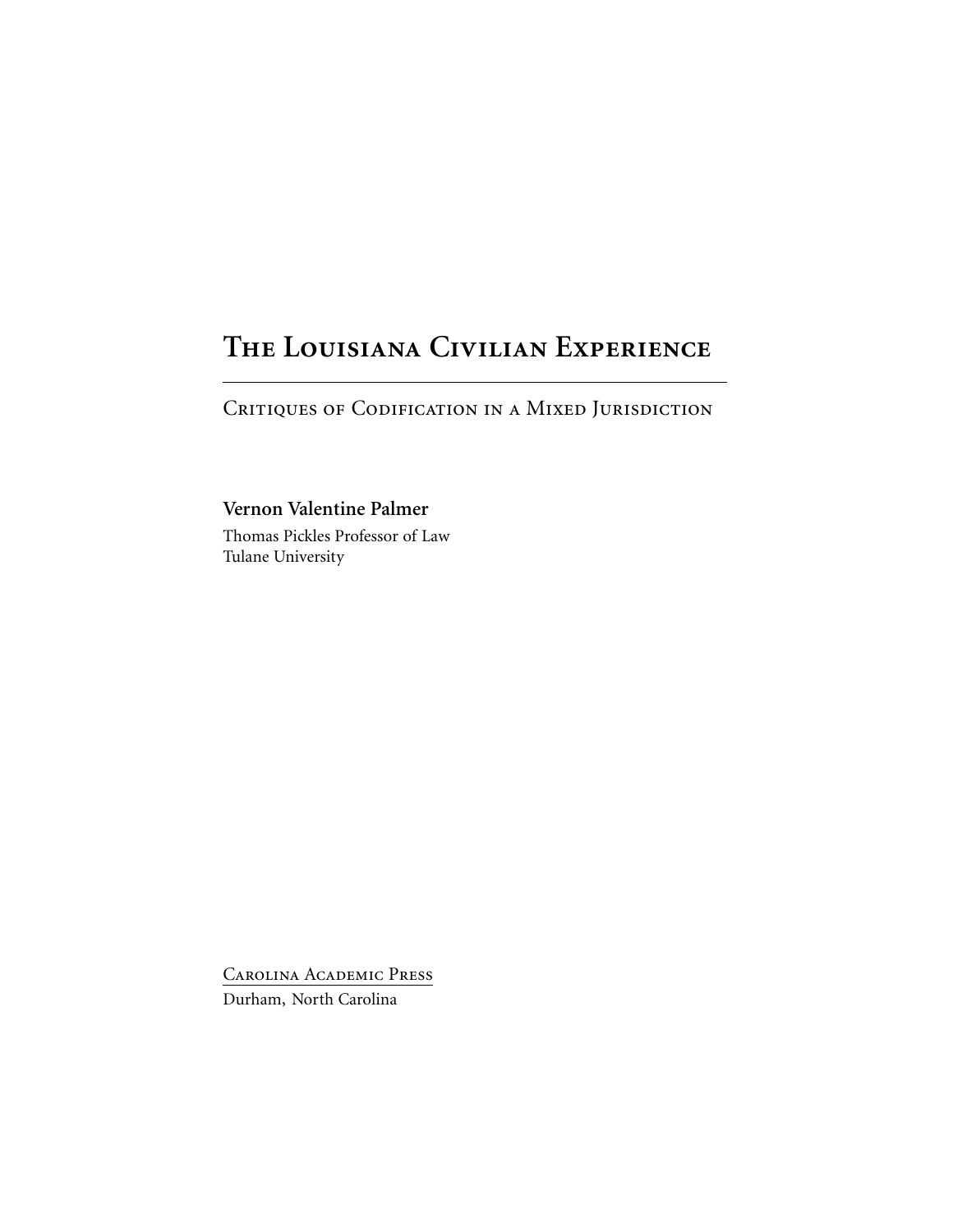Copyright © 2005 Vernon Valentine Palmer All Rights Reserved

#### **Library of Congress Cataloging-in-Publication Data**

Palmer, Vernon Valentine.

The Louisiana civilian experience: critiques of codification in a mixed jurisdiction / by Vernon Valentine Palmer.

p. cm.

ISBN 1-59460-060-0

1. Civil law—Louisiana—History. 2. Law—Louisiana—Codification. I. Title.

KFL80.P35 2004 349.763—dc22 2004014475

**Carolina Academic Press** 700 Kent Street Durham, NC 27701 Telephone (919) 489-7487 Fax (919) 493-5668 www.cap-press.com

Front cover image: "A View of New Orleans taken from the Plantation of Marigny" by J.L.Boqueta de Woiseri, 1803. Reproduced with the permission of The Historic New Orleans Collection, #1958.42.

Back cover image: Detail from an engraving of Edward Livingston, redactor of the Civil Code of 1825. Reproduced courtesy of the Howard Tilton Library, Louisiana Collection, Tulane University.

Printed in the United States of America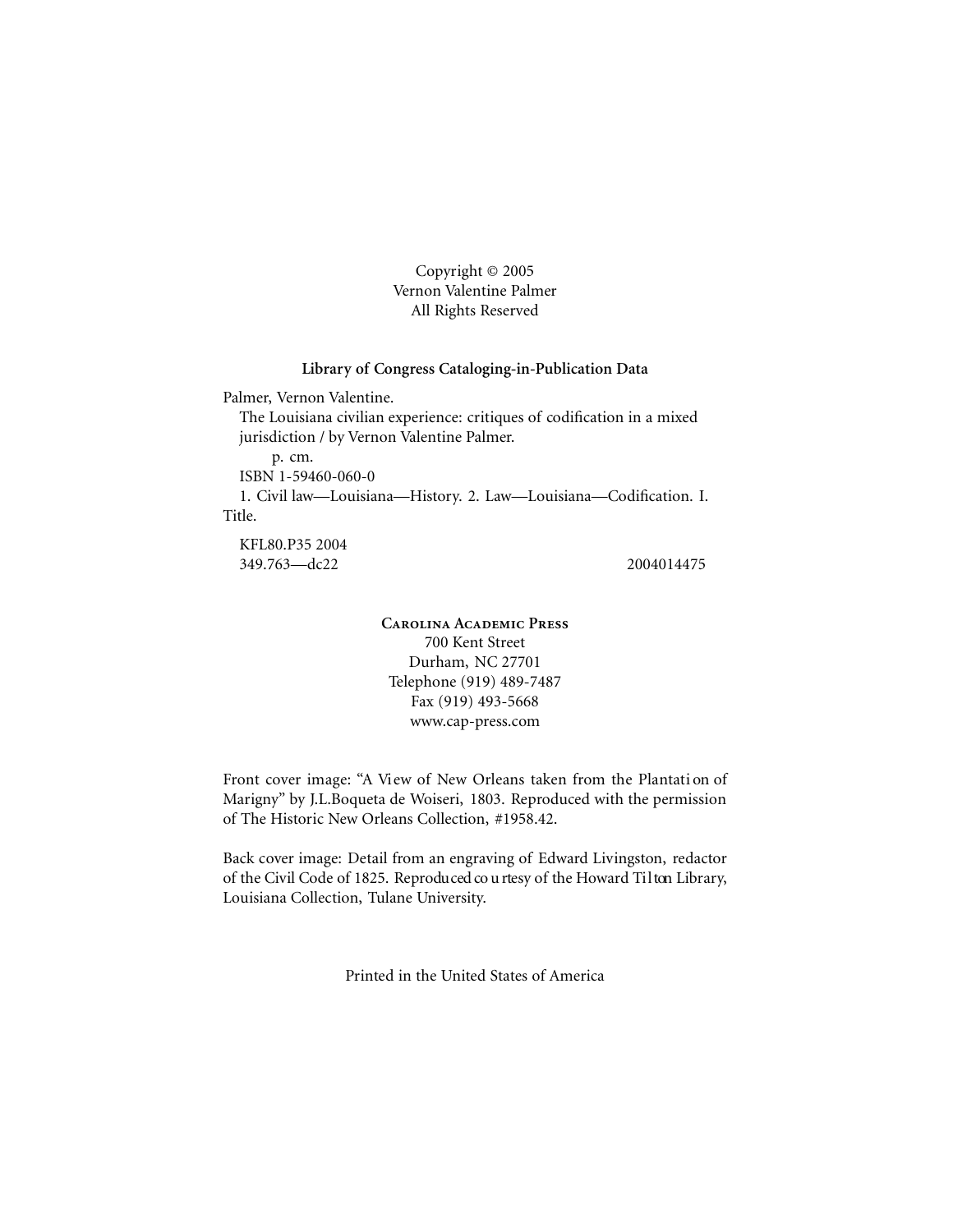*For Martha and Val, my sister and brothers, and in loving memory of our parents*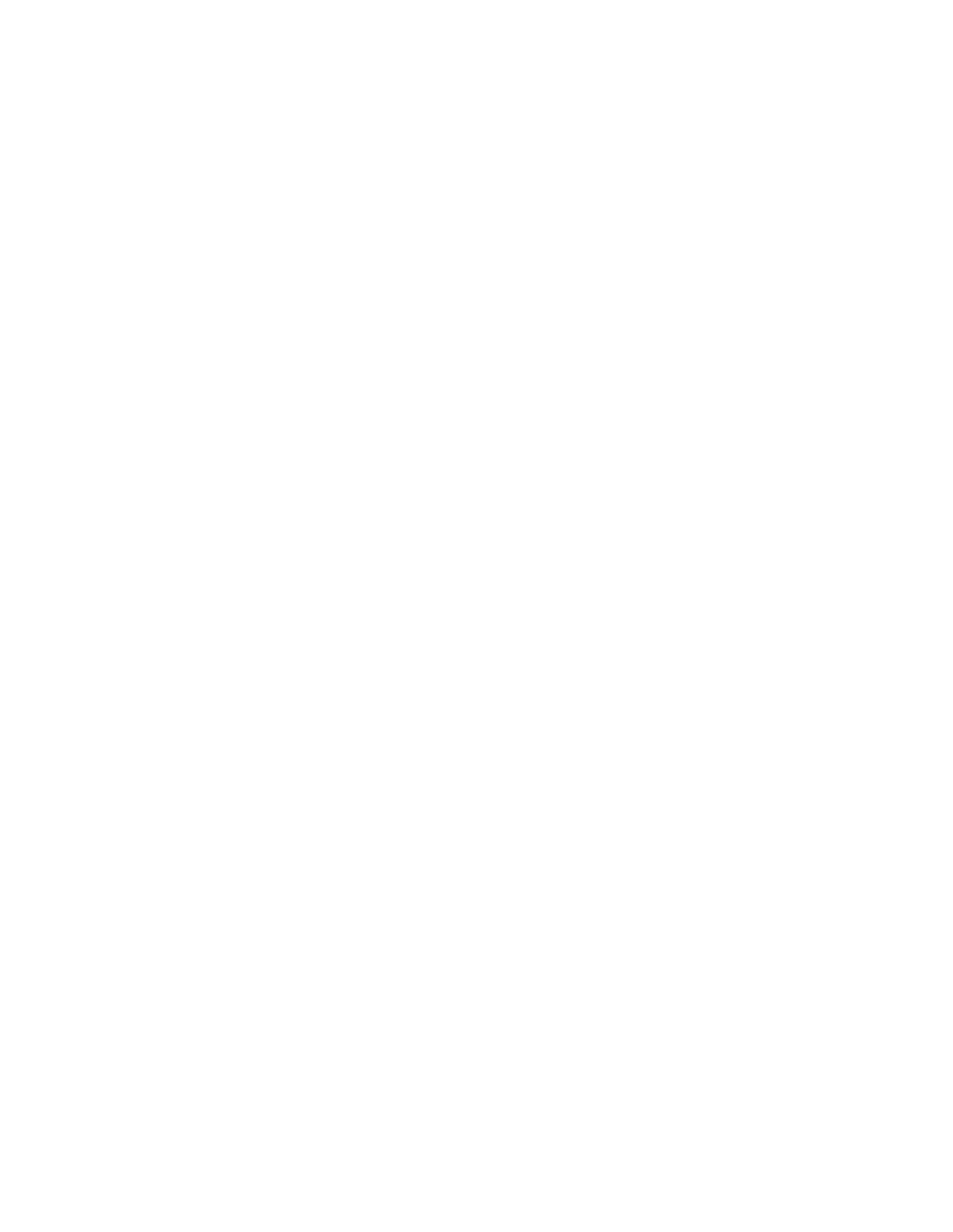## CONTENTS

|              | Preface                                                      | ix   |
|--------------|--------------------------------------------------------------|------|
|              | Maps and Illustrations                                       | xiii |
|              | SETTING THE SCENE: LOUISIANA 1803-1812                       |      |
|              | A profusion of peoples and cultures                          | 3    |
| $\mathbf{1}$ | UNDERSTANDING MOREAU LISLET                                  |      |
|              | The recent discovery of his system of omissions              | 19   |
| 2            | THE FRENCH CONNECTION AND                                    |      |
|              | THE SPANISH PERCEPTION                                       |      |
|              | An evaluation of French influence on Louisiana civil law     | 51   |
| 3            | THE AUTHORS AND ORIGINS OF THE CODE NOIR                     |      |
|              | The roots of French slave law in the Caribbean and Louisiana | 101  |
| 4            | THE DEATH OF A CODE—THE BIRTH OF A DIGEST                    |      |
|              | The center cannot hold                                       | 135  |
| 5            | CELEBRATING THE QUEBEC CODIFICATION                          |      |
|              | <b>ACHIEVEMENT</b>                                           |      |
|              | A perspective from Louisiana                                 | 177  |
| 6            | THE COLLAPSE OF THE GENERAL CLAUSE                           |      |
|              | Civilian principle under common law pressure                 | 191  |
| 7            | THE MANY GUISES OF EQUITY IN A MIXED                         |      |
|              | <b>JURISDICTION</b>                                          |      |
|              | The judges break free of the Directory Clause                | 223  |
|              | Index                                                        | 283  |
|              |                                                              |      |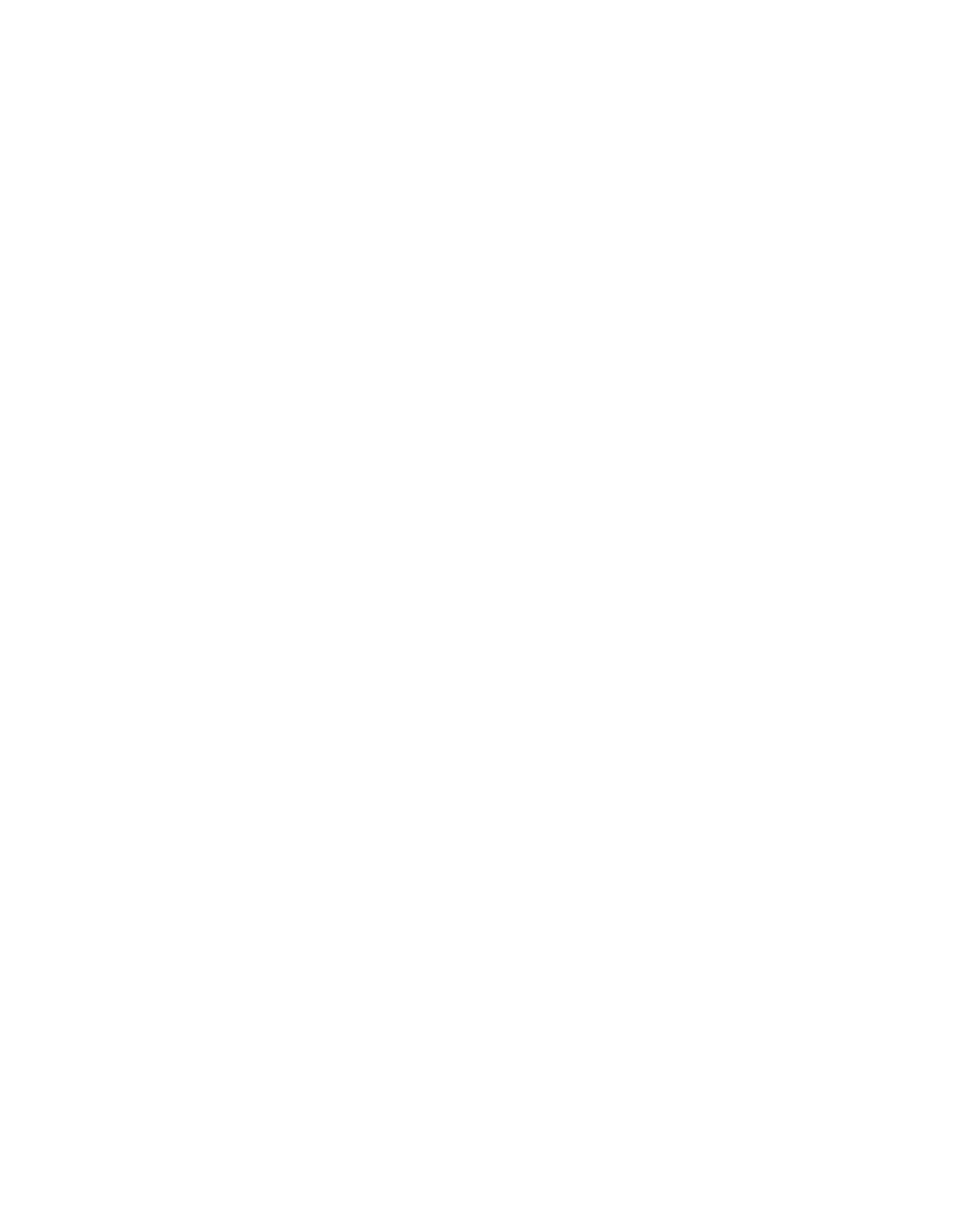### **Preface**

The subject of codification has a rich literature, but codification in the mixed jurisdictions has received far less attention. These essays are historical and comparative critiques of the Louisiana codes and some of the debates wh i ch surround them. They present my own views on perennial questions a bo ut the ori gins and antecedents of these codes and their unique devel opment over the past two centuries.

Louisiana was the first jurisdiction in the Western Hemisphere to en act a civil code and was first among the "mixed jurisdictions" to codify her civil law. Her past is an unbro ken line of codes stretching back nearly two hundred years. It is a history virtu ally concurrent with that of the *Code Na poléon* which celebrates its bicentennial this year. These paths are of course historically intertwined. The civil code of 1808, also known as the Digest of 1808, was enacted only four years after the *Code Napoléon* and the Louisiana red actors chose the French code as among the most important sources and models. In 1825 the red actors of Louisiana's second civil code relied again on the Code Na poleon and deepen ed the ties with France even further. In this way the Louisiana codes, which might be called the first children born into the exten ded Fren ch family, became fascinating social ex peri m ents in a mixed - jurisdiction labora tory in the New World. The ingred i ents of the mixed-jurisdiction experience, as Kenneth Reid describes it, are indeed remarkable:<sup>1</sup>

"Take half a dozen or so countries, selected for cultural and geographical diversity. Implant civil law. Wait a hundred years or more, and implant common law. Forbid all communication. Af ter 200 years examine the results to determine patterns of growth, similarity, and difference."

If we were to place a European code into the petri dish, then we might be fairly describing the general theme of this book:

<sup>1.</sup> Kenneth G.C. Reid, *The Idea of Mixed Legal Systems*, 78 Tul. L. Rev. 5, 7 (2003). Of course Professor Reid rightly cauti oned that this is only a cru de parody of the actual process.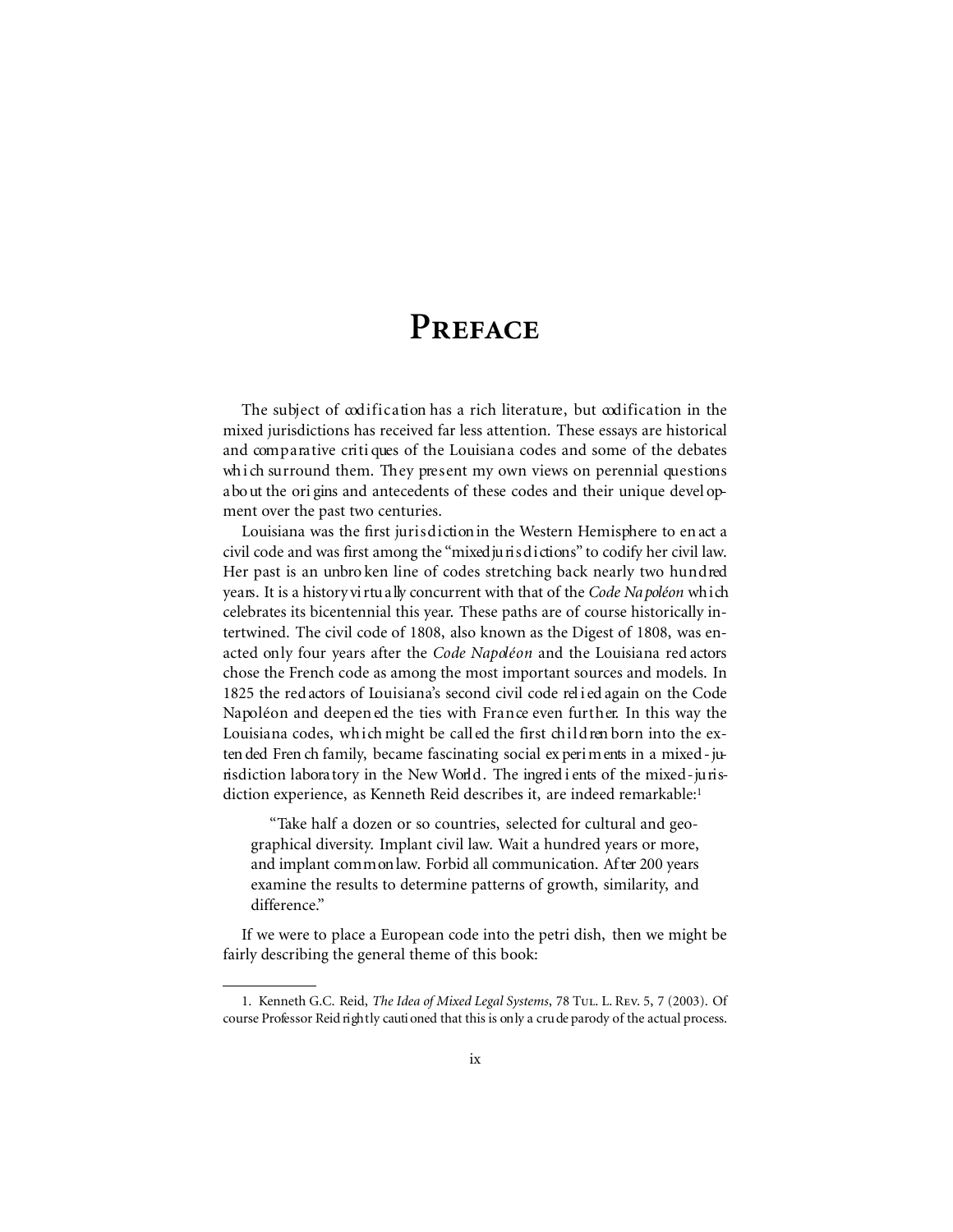#### PREFACE  $\mathbf{x}$

Plant French-style codes in an utterly different soil. Subject them to all the pressures and vicissitudes of the mixed jurisd *i* ction experience. After 200 years a s sess the re sults and assem ble the academics for a veritable tourn ament of schol ars.

The great deb a tes of the Louisiana civilian ex peri en ce gen erally ex pose two sides of the codes. On the one hand, they are historical artifacts posing a vari ety of puzzling que sti ons about their ori gins and sources. On the other hand they are also living documents, "codes in action," evolving with an ever increasing discrepancy between the texts as written and their actual implementation and an increasing disparity between civilian theory and practice.

Both viewpoints are represented in these writings. After an introduction s et ting the scene for Louisiana's codification movement, the first essays seek to unearth the "historic" codes of 1808 and 1825, attempting to trace their l egal antecedents and influences and to understand those influences within the surrounding socio-political context. The beginning essay "Understanding Moreau" presents the discovery of the principal redactor's system of omissions and argues that these omissions are in reality Moreau Lislet's admissions of the Digest's substantive indebtedness to French sources. The essay "The French Connection and the Spanish Perception" delves into the complicated interplay of Spanish, French and Common Law influences in nineteenth-century Louisiana. It attempts to show that the codification movement is responsible for a tectonic shift in the foundation of Louisiana private law. Another essay searches for the true authors and origins of the historic Code Noir of 1685 which Versailles extended to Louisiana in 1724. Based on original documents in French archives, this research corrects the conventional view that the Code Noir was heavily based upon Roman slave law. It presents a different and unfamiliar code, written not by savants in Paris but by on-the-scene French administrators of the islands attempting to translate an immediate slave experience into law.

The later essays shift the focus to the codes "in action," seeking to understand their adaptation to the mixed-jurisdiction environment and the malleable instrument they became in the hands of Louisiana judges. "The Death of a Code, the Birth of a Digest" chronicles the transformations they have undergone, culminating with the modern revision. The essay "The Collapse of the General Clause" presents a case study of common law culture subverting a famous tort principle taken from French law, and the study, "The Many Guises of Equity in a Mixed Jurisdiction," provides a glimpse of judicial creativity at work and the means by which judges broke free of the system of equity prescribed in the preliminary title.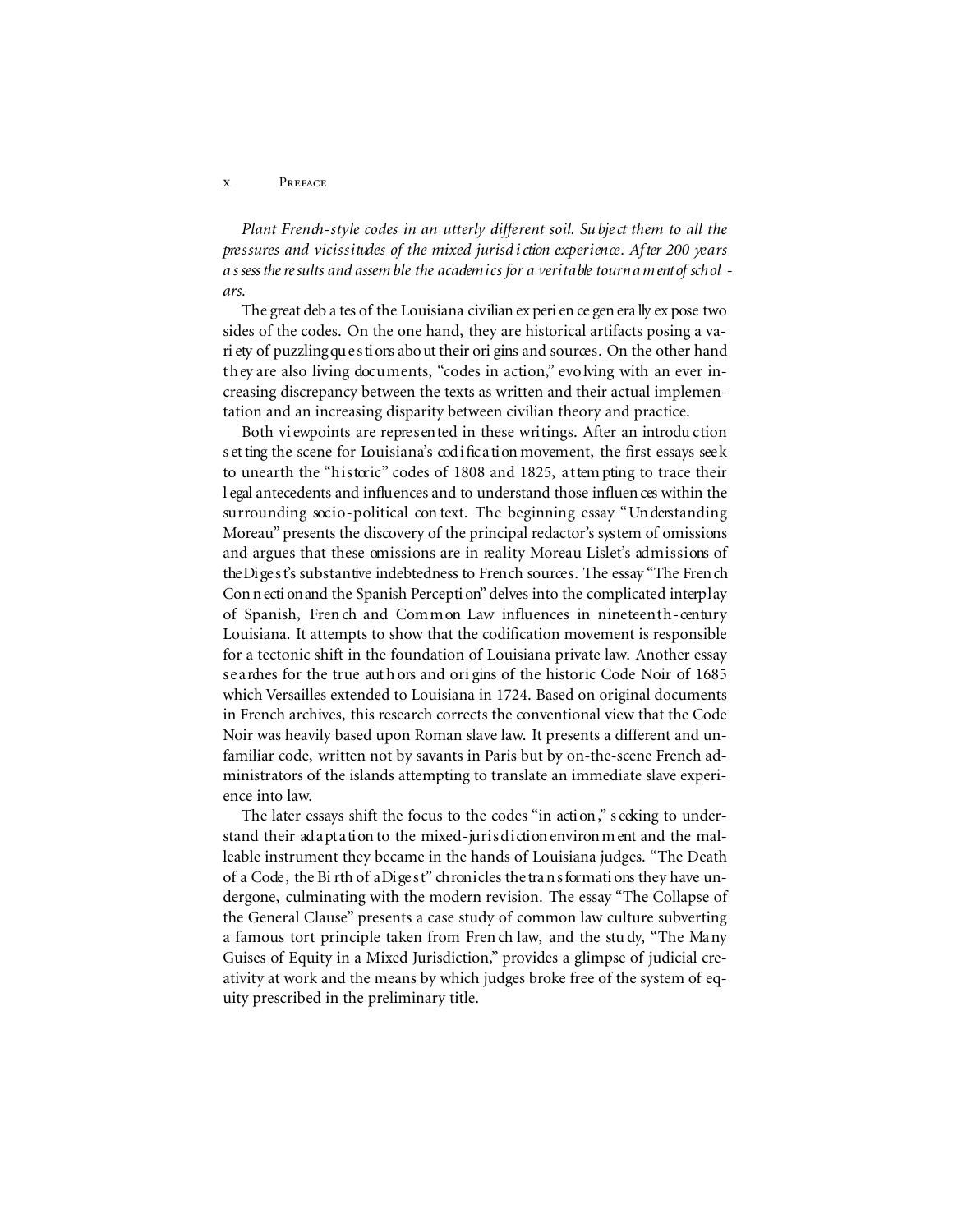These essays were previously published, but a num ber of them appe a red in foreign journals or books and were relatively inaccessible. This volume allows me to bring together my writings on codification and to present them more coherently. I have in some cases made a few revisions and updated developments but the changes are generally minor. I wish to thank the Canadian Insti tute for Advanced Legal Studies in Ottawa, the Sach er Institute in Jerusalem, In ters en tia in Holland, the Juridical Review in Edinburgh, the Revue Internationale de Droit Comparé in Paris, and theTulane, Loyola and LSU law reviews for their gracious permission to republish prior works.

> Vernon Valentine Palmer New Orleans June 2004